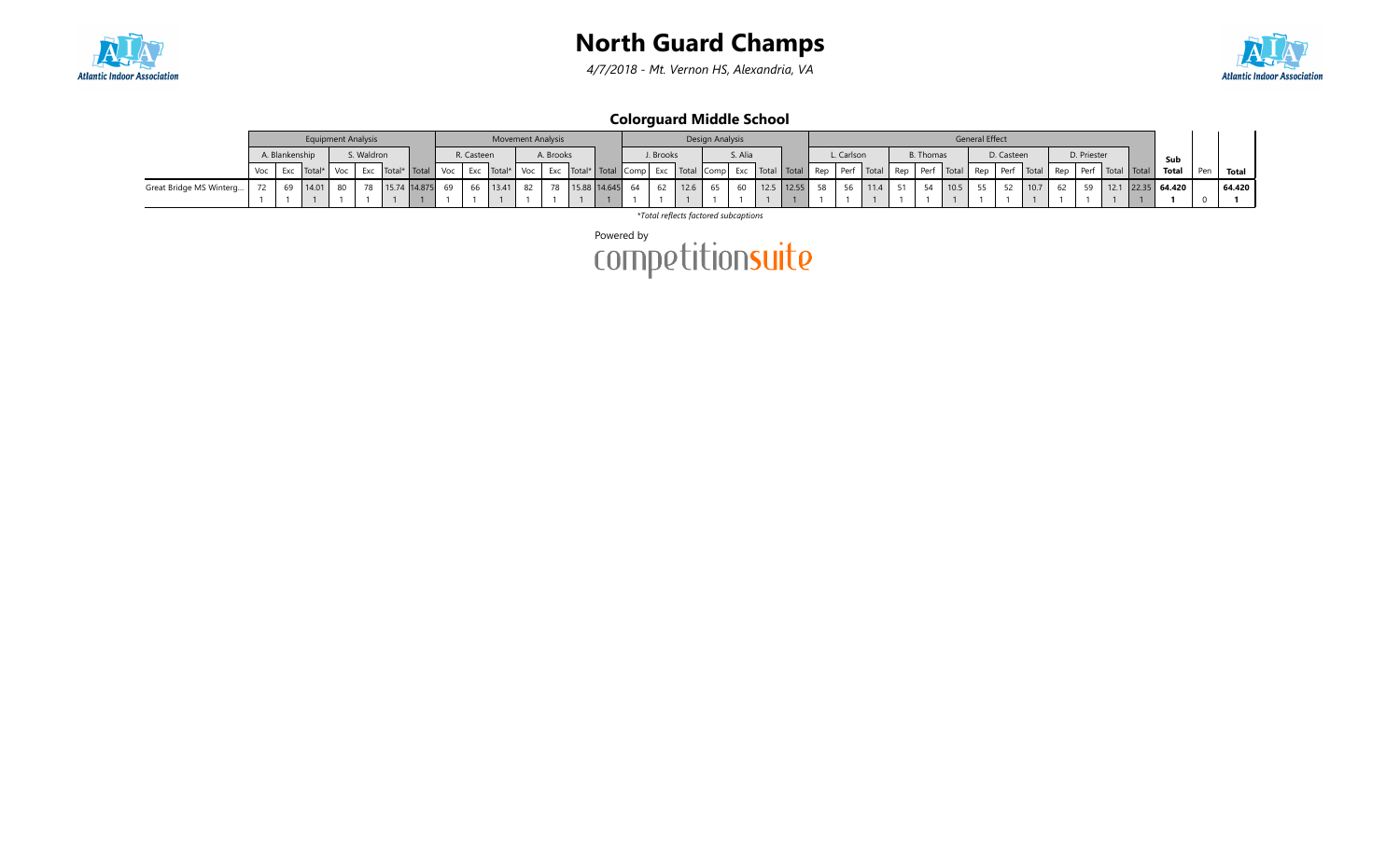

4/7/2018 - Mt. Vernon HS, Alexandria, VA



Colorguard Scholastic Regional A2

|                           | <b>Equipment Analysis</b><br>A. Blankenship<br>S. Waldron |                      |                         |                      |                        |                           |                         |                               | <b>Movement Analysis</b> |                         |                      |                      |                         |                         |                      |                               | Design Analysis        |                      |                       |                        |                         |                         |                      |                        |                      |                      | <b>General Effect</b>  |                      |                      |                        |                      |                      |                        |                          |                          |                |                                   |
|---------------------------|-----------------------------------------------------------|----------------------|-------------------------|----------------------|------------------------|---------------------------|-------------------------|-------------------------------|--------------------------|-------------------------|----------------------|----------------------|-------------------------|-------------------------|----------------------|-------------------------------|------------------------|----------------------|-----------------------|------------------------|-------------------------|-------------------------|----------------------|------------------------|----------------------|----------------------|------------------------|----------------------|----------------------|------------------------|----------------------|----------------------|------------------------|--------------------------|--------------------------|----------------|-----------------------------------|
|                           |                                                           |                      |                         |                      |                        |                           |                         |                               | R. Casteen               |                         |                      | A. Brooks            |                         |                         |                      | J. Brooks                     |                        |                      | S. Alia               |                        |                         |                         | L. Carlson           |                        |                      | <b>B.</b> Thomas     |                        |                      | D. Casteen           |                        |                      | D. Priester          |                        |                          | Sub                      |                |                                   |
|                           | Voc                                                       | Exc                  | Total*                  | Voc                  | Exc                    | Total*                    | Total                   | Voc                           | Exc                      | Total*                  | Voc                  | Exc                  | Total*                  | Total                   | Comp                 | Exc                           | Total                  | Comp                 | Exc                   |                        | Total   Total           | Rep                     | Perf                 | Total                  | Rep                  | Perf                 | Total                  | Rep                  | Perf                 | Total                  | Rep                  | Perf                 | Total                  | Total                    | Total                    | Pen            | <b>Total</b>                      |
| Park View HS Winterguard  | 79                                                        | 77                   | 15.54                   | 81                   | 83                     | 16.46                     | 16.00                   | 76                            | 78                       | 15.46                   | 83                   | 80                   | 16.21                   | 15.835                  | 74                   | 75                            | 14.9                   | 79                   | 76                    | 15.5                   | 15.20                   | 74                      | 74                   | 14.8                   | 74                   | 70                   | 14.4                   | 74                   | 75                   | 14.9                   | 70                   | 66                   | 13.6                   | 28.85                    | 75.885                   |                | 75.885                            |
|                           |                                                           |                      |                         | $\mathbf{1}$         |                        |                           |                         | $\overline{4}$                | $\overline{2}$           | 3                       |                      | $\overline{A}$       | $\overline{4}$          | $\overline{3}$          | $\overline{2}$       |                               | $\overline{2}$         | $\overline{1}$       | $\overline{2}$        |                        |                         | $\overline{\mathbf{3}}$ | $\overline{2}$       | 3                      |                      |                      | $\mathbf{1}$           | 5                    | 3                    | $\overline{4}$         | $\overline{7}$       | $\overline{7}$       | $7\phantom{.0}$        | $\overline{2}$           |                          | 2              | $\overline{1}$                    |
| Oakton HS JV              | 74                                                        | 72<br>5              | 14.54                   | 78<br>$\overline{4}$ | 78<br>$\overline{4}$   | 15.6<br>$\overline{4}$    | 15.07<br>$\overline{4}$ | 78<br>$\overline{2}$          | 77<br>$\overline{3}$     | 15.47<br>$\overline{2}$ | 77<br>5              | 75<br>5              | 15.14<br>5              | 15.305<br>5             | 72<br>5              | 72<br>6                       | 14.4<br>5              | 77<br>$\overline{2}$ | 74<br>$\overline{4}$  | 15.1<br>$\overline{3}$ | 14.75<br>$\overline{3}$ | 73<br>$\overline{4}$    | 73<br>5              | 14.6<br>5              | 72<br>$\overline{c}$ | 66<br>5              | 13.8<br>$\overline{3}$ | 75<br>$\overline{4}$ | 72<br>6              | 14.7<br>5              | 77                   | 74<br>$\mathbf{1}$   | 15.1                   | 29.10                    | 74.225<br>$\overline{2}$ | $\overline{2}$ | 74.225<br>$\overline{2}$          |
| Atlee HS Outburst Winter  | 77<br>$\overline{c}$                                      | 75<br>$\overline{2}$ | 15.14<br>$\overline{2}$ | 80<br>2              | 80<br>3                | 16.0<br>$\overline{3}$    | 15.57<br>$\overline{2}$ | 74<br>$\overline{7}$          | 74<br>6                  | 14.8<br>$\overline{7}$  | 80<br>$\overline{4}$ | 82<br>$\overline{3}$ | 16.26<br>$\overline{3}$ | 15.53<br>$\overline{4}$ | 69<br>9              | 66<br>13                      | 13.5<br>11             | 74<br>$\overline{4}$ | 75<br>3               | 14.9<br>$\overline{4}$ | 14.20<br>$\overline{4}$ | 76                      | 77<br>$\mathbf{1}$   | 15.3                   | 62<br>13             | 59<br>10             | 12.1<br>12             | 78<br>$\mathbf{1}$   | 76<br>$\overline{c}$ | 15.4<br>$\mathbf{1}$   | 73<br>3              | 71<br>3              | 14.4<br>$\overline{3}$ | 28.60<br>$\overline{3}$  | 73.900<br>3              | 2              | 73.900<br>$\overline{\mathbf{3}}$ |
| Stone Bridge HS Winterg   | 75<br>5                                                   | 74<br>$\overline{3}$ | 14.87<br>$\overline{4}$ | 80<br>$\overline{2}$ | 81<br>$\overline{c}$   | 16.13<br>$\overline{2}$   | 15.50<br>$\overline{3}$ | 75<br>5                       | 74<br>6                  | 14.87<br>6              | 75<br>$\overline{7}$ | 74<br>6              | 14.87                   | 14.87<br>6              | 75                   | 75<br>$\mathbf{1}$            | 15.0                   | 76<br>3              | 77                    | 15.3<br>$\overline{2}$ | 15.15<br>$\overline{2}$ | 67<br>9                 | 69<br>8              | 13.6<br>9              | 71<br>3              | 69<br>$\overline{2}$ | 14.0<br>$\overline{2}$ | 71<br>8              | 72<br>6              | 14.3<br>8              | 71<br>6              | 67<br>6              | 13.8<br>6              | 27.85<br>5               | 73.370<br>4              | $\overline{2}$ | 73.370<br>$\overline{4}$          |
| Brookville HS Winterguard | 76<br>3                                                   | 72<br>5              | 14.68<br>5              | 72<br>10             | 70<br>10 <sup>1</sup>  | 14.14<br>10 <sup>10</sup> | 14.41<br>8              | 81                            | 80                       | 16.07                   | 82<br>$\overline{2}$ | 83<br>$\overline{2}$ | 16.53<br>$\overline{2}$ | 16.30                   | 73<br>$\overline{4}$ | 73<br>$\overline{3}$          | 14.6<br>$\overline{4}$ | 68<br>9              | 69<br>$\overline{7}$  | 13.7<br>$\overline{7}$ | 14.15<br>5              | 72<br>6                 | 73<br>5              | 14.5<br>6              | 68<br>5              | 60<br>8              | 12.8<br>$\overline{7}$ | 76<br>$\overline{2}$ | 74<br>$\overline{4}$ | 15.0<br>$\overline{3}$ | 75<br>$\overline{2}$ | 72<br>$\overline{2}$ | 14.7<br>$\overline{2}$ | 28.50<br>$\overline{4}$  | 73.360<br>5              | 2              | 73.360<br>5                       |
| WT Woodson HS Winterg     | 76<br>3                                                   | 74<br>$\overline{3}$ | 14.94<br>3              | 73<br>8              | 75<br>6                | 14.86<br>$\overline{7}$   | 14.90<br>5              | 77<br>$\overline{\mathbf{3}}$ | 75<br>5                  | 15.14<br>$\overline{4}$ | 81<br>$\overline{3}$ | 85                   | 16.72<br>$\overline{1}$ | 15.93<br>$\overline{2}$ | 67<br>13             | 67<br>11                      | 13.4<br>12             | 71<br>5              | 70<br>6               | 14.1<br>5              | 13.75<br>8              | 71<br>$\overline{7}$    | 69<br>8              | 14.0<br>8              | 64<br>9              | 58<br>12             | 12.2<br>11             | 76<br>2              | 77                   | 15.3<br>$\overline{2}$ | 73<br>3              | 68<br>5              | 14.1<br>5              | 27.80                    | 72.380<br>6              | $\overline{2}$ | 72.380<br>6                       |
| Midlothian HS Wintergua   | 74                                                        | 71<br>8              | 14.41<br>8              | 75<br>6              | 75<br>6                | 15.0<br>6                 | 14.705<br>6             | 72<br>10                      | 70<br>11                 | 14.14<br>11             | 73<br>10             | 73<br>8              | 14.6<br>9               | 14.37<br>$\mathbf{q}$   | 69<br>9              | 68<br>9                       | 13.7<br>9              | 69<br>$\overline{7}$ | 71<br>5               | 14.0<br>6              | 13.85<br>$\overline{7}$ | 71<br>$\overline{7}$    | 72<br>$\overline{7}$ | 14.3<br>$\overline{7}$ | 70<br>$\Delta$       | 67<br>$\overline{A}$ | 13.7<br>$\overline{4}$ | 72<br>$\overline{7}$ | 73<br>5              | 14.5<br>6              | 68<br>9              | 64<br>$\mathbf{q}$   | 13.2<br>9              | 27.85<br>5               | 70.775<br>$\overline{7}$ | $\overline{2}$ | 70.775<br>$\overline{7}$          |
| Courtland HS Winterguard  | 75<br>5                                                   | 72<br>5              | 14.61<br>6              | 73<br>8              | 72<br>9                | 14.47<br>9                | 14.54                   | 72<br>10                      | 73<br>8                  | 14.53<br>8              | 69<br>16             | 67<br>15             | 13.54<br>16             | 4.035<br>12             | 74<br>$\overline{c}$ | 73<br>$\overline{\mathbf{3}}$ | 14.7<br>$\overline{3}$ | 69<br>$\overline{7}$ | 67<br>8               | 13.6<br>8              | 14.15<br>5              | 73<br>$\overline{4}$    | 74<br>$\overline{2}$ | 14.7<br>$\overline{4}$ | 61<br>15             | 53<br>16             | 11.4<br>16             | 73<br>6              | 71<br>8              | 14.4<br>$\overline{7}$ | 72<br>5              | 70<br>$\overline{4}$ | 14.2<br>$\overline{4}$ | 27.35<br>8               | 70.075<br>8              | 2              | 70.075<br>8                       |
| Langley HS Winterguard    | 73<br>9                                                   | 70<br>9              | 14.21<br>9              | 68<br>15             | 65<br>16               | 13.21<br>16               | 13.71<br>13             | 75<br>- 5                     | 71<br>9                  | 14.48<br>9              | 76<br>6              | 74<br>6              | 14.94<br>6              | 14.71<br>8              | 62<br>19             | 60<br>19                      | 12.2<br>19             | 66<br>11             | 62<br>14              | 12.8<br>13             | 12.50<br>15             | 75<br>$\overline{2}$    | 74<br>$\overline{2}$ | 14.9<br>$\overline{2}$ | 63<br>11             | 57<br>13             | 12.0<br>13             | 70<br>$\overline{9}$ | 69<br>10             | 13.9<br>9              | 69<br>8              | 65<br>8              | 13.4<br>8              | 27.10<br>9               | 68.020<br>9              | $\overline{2}$ | 68.020<br>9                       |
| Caroline HS Cavalier Wint | 68<br>13                                                  | 65<br>13             | 13.21<br>13             | 76<br>5              | 77<br>5                | 15.33<br>5                | 14.27<br>10             | 68<br>15                      | 67<br>14                 | 13.47<br>14             | 74<br>9              | 73<br>8              | 14.67<br>8              | 14.07<br>11             | 70<br>$\overline{7}$ | 73<br>$\overline{3}$          | 14.3<br>6              | 65<br>13             | 64<br>11              | 12.9<br>12             | 13.60<br>$\overline{9}$ | 64<br>11                | 62<br>13             | 12.6<br>12             | 64<br>9              | 68<br>$\overline{3}$ | 13.2<br>5              | 68<br>11             | 70<br>9              | 13.8<br>10             | 62<br>14             | 57<br>14             | 11.9<br>14             | 25.75<br>10 <sup>1</sup> | 67.690<br>10             | $\overline{2}$ | 67.690<br>10                      |
| Robinson Secondary BLU    | 71<br>12                                                  | 70<br>9              | 14.07<br>11             | 74<br>$\overline{7}$ | 73<br>8                | 14.67<br>8                | 14.37<br>9              | 74<br>$\overline{7}$          | 76<br>$\overline{4}$     | 15.06<br>5              | 72<br>12             | 72<br>10             | 14.4<br>10              | 14.73<br>$\overline{7}$ | 64<br>17             | 62<br>17                      | 12.6<br>18             | 66<br>11             | 66<br>9               | 13.2<br>10             | 12.90<br>14             | 61<br>15                | 63<br>12             | 12.4<br>14             | 62<br>13             | 65<br>6              | 12.7<br>8              | 64<br>14             | 63<br>13             | 12.7<br>14             | 59<br>16             | 55<br>16             | 11.4<br>16             | 24.60<br>13              | 66.600<br>11             | $\overline{2}$ | 66.600<br>11                      |
| Millbrook HS Winterguar   | 72<br>11                                                  | 68<br>12             | 13.88<br>12             | 70<br>12             | 67<br>14               | 13.61<br>13               | 13.745<br>11            | 73<br>9                       | 71<br>9                  | 14.34<br>$10$           | 73<br>10             | 70<br>12             | 14.21<br>12             | 4.275<br>$10$           | 64<br>17             | 64<br>15                      | 12.8<br>17             | 70<br>6              | 65<br>10 <sup>°</sup> | 13.5<br>9              | 13.15<br>11             | 65<br>10                | 60<br>16             | 12.5<br>13             | 66<br>$\overline{7}$ | 60<br>8              | 12.6<br>$\mathbf{q}$   | 67<br>12             | 62<br>15             | 12.9<br>12             | 64<br>12             | 61<br>12             | 12.5<br>12             | 25.25<br>12              | 66.420<br>12             | $\overline{2}$ | 66.420<br>12                      |
| Manchester High School    | 67<br>14                                                  | 64<br>14             | 13.01<br>14             | 71<br>11             | 70<br>10 <sup>10</sup> | 14.07<br>11               | 13.54<br>14             | 70<br>13                      | 68<br>13                 | 13.74<br>13             | 71<br>13             | 71<br>11             | 14.2<br>13              | 13.97<br>14             | 69<br>9              | 67<br>11                      | 13.6<br>10             | 64<br>14             | 61<br>15              | 12.5<br>15             | 13.05<br>12             | 62<br>14                | 61<br>15             | 12.3<br>15             | 61<br>15             | 54<br>15             | 11.5<br>15             | 61<br>17             | 61<br>16             | 12.2<br>17             | 67<br>10             | 63<br>10             | 13.0<br>10             | 24.50<br>14              | 65.060<br>13             | $\overline{2}$ | 65.060<br>13                      |
| Massaponax HS Black Katz  | 73<br>9                                                   | 69<br>11             | 14.08<br>10             | 67<br>17             | 67<br>14               | 13.4<br>15                | 13.74<br>12             | 67<br>16                      | 63<br>17                 | 12.88<br>17             | 75<br>$\overline{7}$ | 70<br>12             | 14.35<br>11             | 13.615<br>15            | 70<br>$\overline{7}$ | 72<br>6                       | 14.2<br>$\overline{7}$ | 63<br>15             | 64<br>11              | 12.7<br>14             | 13.45<br>10             | 63<br>12                | 65<br>10             | 12.8<br>10             | 57<br>20             | 51<br>20             | 10.8<br>20             | 69<br>10             | 68<br>11             | 13.7<br>11             | 55<br>19             | 51<br>19             | 10.6<br>19             | 23.95<br>16              | 64.755<br>14             | 2              | 64.755<br>14                      |
| Nottoway HS Unity Maro    | 63<br>17                                                  | 60<br>17             | 12.21<br>17             | 65<br>20             | 63<br>19               | 12.74<br>20               | 12,475<br>19            | 66<br>17                      | 65<br>15                 | 13.07<br>16             | 65<br>18             | 65<br>18             | 13.0<br>19              | 3.035<br>16             | 65<br>16             | 68<br>9                       | 13.3<br>13             | 56<br>20             | 58<br>17              | 11.4<br>19             | 12.35<br>17             | 63<br>12                | 64<br>11             | 2.7<br>11              | 67<br>6              | 62<br>$\overline{7}$ | 12.9<br>6              | 62<br>16             | 64<br>12             | 12.6<br>15             | 65<br>11             | 62<br>11             | 12.7<br>11             | 25.45<br>11              | 63.310<br>15             | $\overline{2}$ | 63.310<br>15                      |
| McLean HS Grey Winter     | 64<br>16                                                  | 61<br>16             | 12.41<br>16             | 66<br>19             | 64<br>17               | 12.94<br>19               | 12.675<br>16            | 65<br>18                      | 62<br>18                 | 12.61<br>$18\,$         | 68<br>17             | 64<br>19             | 13.08<br>17             | 12.845<br>17            | 71<br>6              | 69<br>8                       | 14.0<br>8              | 62<br>16             | 57<br>18              | 11.9<br>16             | 12.95<br>13             | 61<br>15                | 60<br>16             | 12.1<br>17             | 65<br>8              | 59<br>10             | 12.4<br>10             | 65<br>13             | 63<br>13             | 12.8<br>13             | 60<br>15             | 56<br>15             | 11.6<br>15             | 24.45<br>15              | 62.920<br>16             | $\overline{2}$ | 62.920<br>16                      |
| Patrick Henry High Schoo  | 62<br>19                                                  | 59<br>18             | 12.01<br>18             | 64<br>21             | 61<br>21               | 12.41<br>21               | 12.21<br>21             | 71<br>12                      | 69<br>12                 | 13.94<br>12             | 71<br>13             | 70<br>12             | 14.07<br>14             | 4.005<br>13             | 66<br>15             | 65<br>14                      | 13.1<br>14             | 54<br>21             | 51<br>21              | 10.5<br>21             | 11.80<br>20             | 56<br>21                | 57<br>19             | 11.3<br>21             | 63<br>11             | 55<br>14             | 11.8<br>14             | 59<br>19             | 54<br>21             | 11.3<br>20             | 63<br>13             | 60<br>13             | 12.3<br>13             | 23.35<br>17              | 61.365<br>17             | 2              | 61.365<br>17                      |
| CHI (Clover Hill Indoor)  | 66<br>15                                                  | 63<br>15             | 12.81<br>15             | 69<br>13             | 63<br>19               | 13.02<br>17               | 12.915<br>15            | 69<br>14                      | 64<br>16                 | 13.15<br>15             | 61<br>21             | 58<br>20             | 11.81<br>21             | 12.48<br>19             | 60<br>20             | 59<br>20                      | 11.9<br>20             | 67<br>10             | 63<br>13              | 13.0<br>11             | 12.45<br>16             | 60<br>17                | 55<br>20             | 11.5<br>19             | 59<br>18             | 53<br>16             | 11.2<br>18             | 63<br>15             | 60<br>17             | 12.3<br>16             | 53<br>21             | 49<br>21             | 10.2<br>21             | 22.60<br>19              | 60.445<br>18             | $\overline{2}$ | 60.445<br>18                      |
| Chancellor HS Wintergua   | 61<br>20                                                  | 57<br>19             | 11.68<br>20             | 68<br>15             | 68<br>13               | 13.6<br>14                | 12.64<br>17             | 63<br>19                      | 61<br>19                 | 12.34<br>19             | 64<br>19             | 66<br>17             | 13.06<br>18             | 12.70<br>18             | 67<br>13             | 63<br>16                      | 13.0<br>15             | 57<br>19             | 55<br>20              | 11.2<br>20             | 12.10<br>19             | 58<br>20                | 58<br>18             | 11.6<br>18             | 60<br>17             | 53<br>16             | 11.3<br>17             | 60<br>18             | 55<br>20             | 11.5<br>19             | 56<br>18             | 52<br>18             | 10.8<br>18             | 22.60<br>19              | 60.040<br>19             | 2              | 60.040<br>19                      |

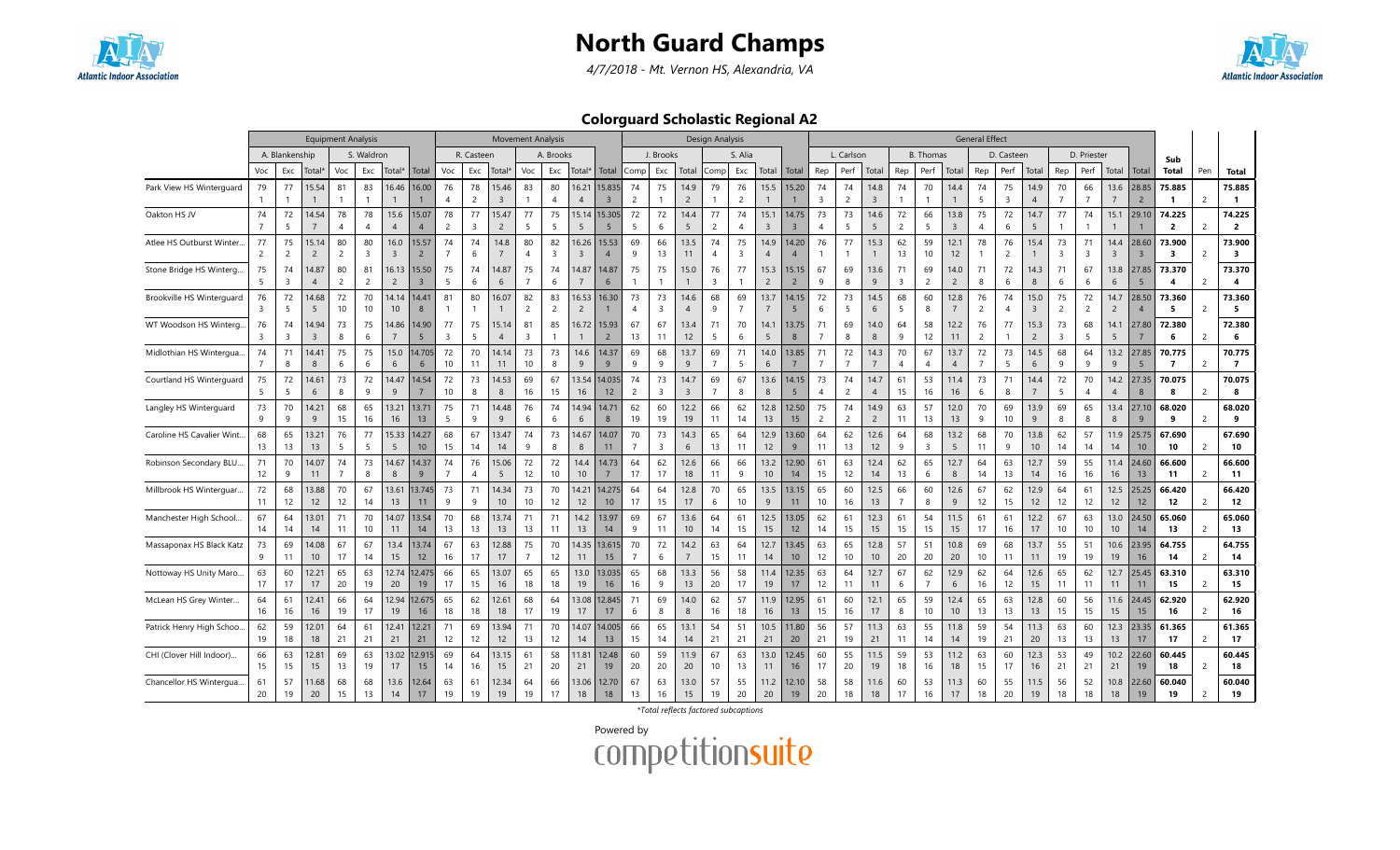

4/7/2018 - Mt. Vernon HS, Alexandria, VA



#### Colorguard Scholastic Regional A2

|                         | <b>Equipment Analysis</b><br>S. Waldron<br>A. Blankenship |  |            |     |    |      |                      |     |            | <b>Movement Analysis</b> |     |           |    |                             |      |           |                                                | Design Analysis |         |      |       |    |            |                    |    |                  |                                  | <b>General Effect</b> |            |    |             |      |             |                     |     |        |
|-------------------------|-----------------------------------------------------------|--|------------|-----|----|------|----------------------|-----|------------|--------------------------|-----|-----------|----|-----------------------------|------|-----------|------------------------------------------------|-----------------|---------|------|-------|----|------------|--------------------|----|------------------|----------------------------------|-----------------------|------------|----|-------------|------|-------------|---------------------|-----|--------|
|                         |                                                           |  |            |     |    |      |                      |     | R. Casteen |                          |     | A. Brooks |    |                             |      | J. Brooks |                                                |                 | S. Alia |      |       |    | L. Carlson |                    |    | <b>B.</b> Thomas |                                  |                       | D. Casteen |    | D. Priester |      |             | Sub                 |     |        |
|                         | Voc                                                       |  | Exc Total* | Voc |    |      | Exc   Total*   Total | Voc | Exc        | $\sim$ Total*            | Voc |           |    | Exc   Total*   Total   Comp |      |           | Exc   Total   Comp   Exc   Total   Total   Rep |                 |         |      |       |    |            | Perf   Total   Rep |    | Perf             | Total   Rep   Perf   Total   Rep |                       |            |    | Perf        |      | Total Total | Total               | Pen | Total  |
| Sherando HS Winterguard |                                                           |  | 11.82      |     | 64 |      | 13.01 12.415         | 60  | 50         |                          | 62  |           |    | 11.88 11.29                 | 68   | 61        | 12.9                                           | 59              | 56      | 11.5 | 12.20 | 60 | 62         | 12.2               | 56 |                  | 10.6                             | 58                    | 60         |    | 54          | 11.1 |             | 22.85 58.755        |     | 58.755 |
|                         |                                                           |  | 19         |     |    | 18   |                      |     |            | 21                       |     |           | 20 | 21                          | 12   |           |                                                |                 |         | 18   |       |    |            |                    |    |                  | 21                               |                       |            |    |             |      |             | 20                  |     | 20     |
| Madison County HS Wint  | 60                                                        |  | 11.48      | 69  | 69 | 13.8 | 12.64                | 59  |            | 11.28                    |     |           |    | 13.61 12.445                | 59 l | 57        | 11.6                                           | 58              | 59      |      | 11.65 | 59 | 55         | 11.4               | 58 |                  | 11.0                             | 55                    |            |    | 50          |      |             | $10.4$ 21.95 58.685 |     | 57.485 |
|                         |                                                           |  | 21         | 13  |    | 12   |                      |     | 20         | 20 <sup>°</sup>          |     |           | 15 | 20                          |      | 21        | 21                                             | 18              | 16      | 17   |       | 10 | 20         | 20 <sup>°</sup>    | 19 | 19               |                                  | 21                    |            | 20 |             | 20   | 21          | 21                  |     | 21     |

\*Total reflects factored subcaptions

#### Colorguard Scholastic Regional A1

|                           |                |                | <b>Equipment Analysis</b> |     |            |                |                |                |                | <b>Movement Analysis</b> |     |           |                         |                        |                |                         |                 | Design Analysis |                |                |                |                |                |                 |      |                  |                | <b>General Effect</b> |                 |                 |      |             |                |                 |                |              |                |
|---------------------------|----------------|----------------|---------------------------|-----|------------|----------------|----------------|----------------|----------------|--------------------------|-----|-----------|-------------------------|------------------------|----------------|-------------------------|-----------------|-----------------|----------------|----------------|----------------|----------------|----------------|-----------------|------|------------------|----------------|-----------------------|-----------------|-----------------|------|-------------|----------------|-----------------|----------------|--------------|----------------|
|                           |                | A. Blankenship |                           |     | S. Waldron |                |                |                | R. Casteen     |                          |     | A. Brooks |                         |                        |                | J. Brooks               |                 |                 | S. Alia        |                |                |                | L. Carlson     |                 |      | <b>B.</b> Thomas |                |                       | D. Casteen      |                 |      | D. Priester |                |                 | Sub            |              |                |
|                           | Voc            | Exc            | Total*                    | Exc | Total*     | Total          | Voc            | Exc            | Total*         | Voc                      | Exc | Total*    | Total                   | Comp                   | Exc            | Total                   | Comp            | Exc             | Total          | Total          | Rep            | Perf           | Total          | Rep             | Perf | Total            | Rep            | Perf                  | Total           | Rep             | Perf | Total       | Total          | <b>Total</b>    | Pen            | <b>Total</b> |                |
| Washington-Lee HS Wint    | 83             | 82             | 16.47                     | 93  | 93         |                | 18.6 17.535    | 82             | 84             | 16.66                    | 85  | 83        | 16.74                   | 16.70                  | 81             | 81                      | 16.2            | 91              | 89             | 18.0           | 17.10          | 90             | 91             | 18.1            | 91   | 89               | 18.0           | 90                    | 90              | 18.0            | 91   | 90          | 18.1           | 36.10           | 87.435         |              | 87.435         |
|                           |                |                |                           |     |            |                |                | $\overline{A}$ |                | 3                        |     |           |                         | $\boldsymbol{\Lambda}$ | 4              | $\overline{\mathbf{3}}$ | $\overline{4}$  |                 |                |                |                |                |                |                 |      |                  |                |                       |                 |                 |      |             |                |                 |                | $\Omega$     |                |
| Robinson Secondary GOL    | 84             | 83             | 16.67                     | 91  | 91         | 18.2           | 17,435         | 85             | 85             | 17.0                     | 91  | 91        | 18.2                    | 17.60                  | 85             | 84                      | 16.9            | 82              | 81             | 16.3           | 16.60          | 84             | 84             | 16.8            | 86   | 84               | 17.0           | 78                    | 80              | 15.8            | 77   | 74          | 15.1           | 32.35           | 83.985         |              | 83.985         |
|                           | $\overline{2}$ |                |                           |     |            | $\overline{2}$ | $\overline{2}$ | $\overline{2}$ |                |                          |     |           |                         |                        |                |                         |                 | 2               | $\overline{3}$ | $\overline{c}$ | $\overline{2}$ | 3              | 3              | $\overline{3}$  | 2    | $\overline{2}$   | $\overline{2}$ | 3                     |                 | $\overline{2}$  | 3    | 3           | $\overline{3}$ | $\overline{2}$  | $\overline{2}$ | $\Omega$     | $\overline{2}$ |
| Potomac Falls HS Winterg. | 83             | 81             | 16.34                     | 86  | 86         | 17.2           | 16.77          | 84             | 83             | 16.67                    | 88  | 92        | 18.12                   | 17.395                 | 82             | 81                      | 16.3            | 80              | 82             | 16.2           | 16.25          | 75             | 75             | 15.0            | 78   | 74               | 15.2           | 75                    | 73              | 14.8            | 79   | 76          | 15.5           | 30.25           | 80.665         |              | 80.665         |
|                           |                | 5              |                           |     |            |                |                |                | 3              | $\overline{2}$           |     |           | $\overline{2}$          |                        | 3              | $\overline{3}$          | $\overline{3}$  |                 |                | $\overline{3}$ |                |                |                | 5               |      |                  | $\overline{3}$ | 6                     | 6               | 6               |      |             | $\overline{2}$ | $\overline{4}$  | 3              | $\Omega$     | -3             |
| Ocean Lakes High School.  | 86             | 82             | 16.68                     | 92  | 89         | 18.01          | 17.345         | 87             | 81             | 16.62                    | 87  | 84        | 17.01                   | 16.815                 | 83             | 83                      | 16.6            | 81              | 75             | 15.6           | 16.10          | 86             | 86             | 17.2            | 72   | 65               | 13.7           | 79                    | 74              | 15.3            | 75   | 71          | 14.6           | 30.40           | 80.660         |              | 80.660         |
|                           |                | $\overline{c}$ |                           |     |            |                | $\rightarrow$  |                | 5              | $\overline{4}$           |     |           | $\overline{\mathbf{3}}$ | $\overline{3}$         | $\overline{2}$ | $\overline{2}$          | $\overline{2}$  |                 |                | 5              | $\overline{A}$ | $\overline{2}$ |                | $\overline{2}$  |      |                  | 5              | 2                     |                 |                 |      |             | $\overline{A}$ | $\overline{3}$  | Δ              | $\Omega$     |                |
| Orange County HS Winte    | 84             | 82             | 16.54                     | 82  | 84         | 16.66          | 16.60          | 79             | 82             | 16.19                    | 80  | 80        | 16.0                    | 16.095                 | 78             | 80                      | 15.8            | 77              | 80             | 15.7           | 15.75          | 81             | 79             | 16.0            | 70   | 64               | 13.4           | 76                    | 76              | 15.2            | 73   | 70          | 14.3           | 29.45           | 77.895         |              | 77.895         |
|                           | $\overline{2}$ | $\overline{2}$ | $\overline{3}$            | -6  | 5          | -5             | -5             | -5             | $\overline{A}$ | 5                        | 6   | -6        | 6                       | 5                      | - 5            | 5                       | 5 <sup>5</sup>  | -5              |                | $\overline{4}$ | 5              | $\overline{4}$ | $\overline{A}$ | $\overline{4}$  | 6    | 6                | 6              | -5                    |                 | 5               | .5   |             | -5             | 6               | -5.            | $\Omega$     | - 5            |
| South Lakes HS Wintergu.  | 74             | 71             | 14.41                     | 85  | 82         | 16.61          | 15.51          | 77             | 77             | 15.4                     | 83  | 82        | 16.47                   | 15.935                 | 77             | 74                      | 15.1            | 71              | 72             | 14.3           | 14.70          | 74             | 74             | 14.8            | 75   | 75               | 15.0           | 77                    | 77              | 15.4            | 72   | 69          | 14.1           | 29.65           | 75.795         |              | 75.795         |
|                           | 8              | 8              | 8                         | -5  | 6          | 6              | 6              | 6              | 6              | 6                        | 5   | 5         | 5                       | 6                      | 6              |                         | $\overline{7}$  |                 | 6              |                |                | 6              | 6              | 6               | 4    | $\overline{3}$   | $\overline{4}$ | $\overline{A}$        | 3               | $\overline{3}$  | 6    | 6           | 6              | 5               | -6             | $\mathbf{0}$ | - 6            |
| Luray HS Winterguard      | 76             | 73             | 14.81                     | 72  | 68         |                | 13.88 14.345   | 73             | 70             | 14.21                    | 72  | 68        | 13.88                   | 14.045                 | 76             | 77                      | 15.3            | 73              |                | 14.4           | 14.85          | 65             | 63             | 12.8            | 69   | 63               | 13.2           | 73                    | 71              | 14.4            | 69   | 66          | 13.5           | 26.95           | 70.190         |              | 70.190         |
|                           | 6              | 6              | 6                         | -9  | $\alpha$   | 9              | 9              | 8              | 9              | 9                        | 8   | 8         | 8                       | 8                      |                | 6                       | 6               | -6              |                | 6              | 6              |                |                |                 |      |                  |                |                       |                 |                 |      |             |                |                 | $\overline{7}$ | $\mathbf{0}$ |                |
| McLean HS Silver Winter   | 75             | 73             | 14.74                     | 75  | 73         | 14.74          | 14.74          | 75             | 71             | 14.48                    | 69  | 66        | 13.41                   | 13.945                 | 65             | 63                      | 12.8            | 70              | 64             | 13.4           | 13.10          | 64             | 62             | 12.6            | 63   | 55               | 11.8           | 67                    | 60              | 12.7            | 65   | 62          | 12.7           | 24.90           | 66.685         |              | 66.685         |
|                           |                | 6              |                           |     | 8          | 8              |                |                | 8              |                          | 9   | a         | 9                       | 9                      | 9              | 9                       | 9               | 8               | 8              | 8              | 8              | 9              |                | 8               | 10   | 10               | 10             | 8                     | 10 <sup>°</sup> | 8               | 8    | 8           | 8              | 8               | -8             | $\Omega$     |                |
| Herndon HS Winterquard    | 73             | 70             | 14.21                     | 76  | 74         | 14.94          | 4.575          | 72             | 72             | 14.4                     | 77  | 73        | 14.88                   | 14.64                  | 72             | 68                      | 14.0            | 59              | 57             | 11.6           | 12.80          | 65             | 57             | 12.2            | 60   | 53               | 11.3           | 60                    | 55              | 11.5            | 62   | 57          | 11.9           | 23.45           | 65.465         |              | 65.465         |
|                           | 9              | q              |                           |     |            |                | 8              | 9              |                | 8                        |     |           |                         |                        | 8              | 8                       | 8               | 11              | 11             | 11             | 9              |                | q              | 9               | 11   | 11               | 11             | 11                    | 11              | 11              | 10   | q           | 10             | 11              | $\alpha$       | $\Omega$     | 9              |
| Fluvanna HS Winterquard   | 71             | 67             | 13.68                     | 68  | 65         | 13.21          | 13.445         | 69             | 65             | 13.28                    | 68  | 64        | 13.08                   | 13.18                  | 61             | 60                      | 12.1            | 62              | 60             | 12.2           | 12.15          | 60             | 57             | 11.7            | 67   | 60               | 12.7           | 64                    | 61              | 12.5            | 64   | 56          | 12.0           | 24.45           | 63.225         |              | 63.225         |
|                           | 10             | 10             | 10 <sup>1</sup>           | 10  | 10         | 10             | 10             | 10             | 10             | 10 <sup>10</sup>         | 10  | 10        | 10                      | 10                     | 11             | 11                      | 11              | 9               | 10             | 10             | 11             | 10             | 9              | 10 <sup>°</sup> | 8    | 8                | 8              | 9                     | 9               | 9               | 9    | 10          | 9              | 9               | 10             | $\Omega$     | 10             |
| Powhatan HS JV Winterg    | 70             | 66             | 13.48                     | 66  | 64         | 12.94          | 13.21          | 62             | 59             | 12.01                    | 65  | 62        | 12.61                   | 12.31                  | 63             | 62                      | 12.5            | 61              | 62             | 12.3           | 12.40          | 58             | 51             | 10.9            | 66   | 58               | 12.4           | 62                    | 62              | 12.4            | 60   | 54          | 11.4           | 23.55           | 61.470         |              | 61.470         |
|                           | 11             | 11             | 11                        | 11  | 11         | 11             | 11             | 11             | 11             | 11                       | 11  | 11        | 11                      | 11                     | 10             | 10                      | 10 <sup>°</sup> | 10              | $\mathbf{Q}$   | $\mathsf{q}$   | 10             | 11             |                | 11              | q    | <sub>q</sub>     | $\mathsf{q}$   |                       | 8               | 10 <sup>°</sup> | 11   | 11          | 11             | 10 <sup>°</sup> | 11             | $\Omega$     | 11             |

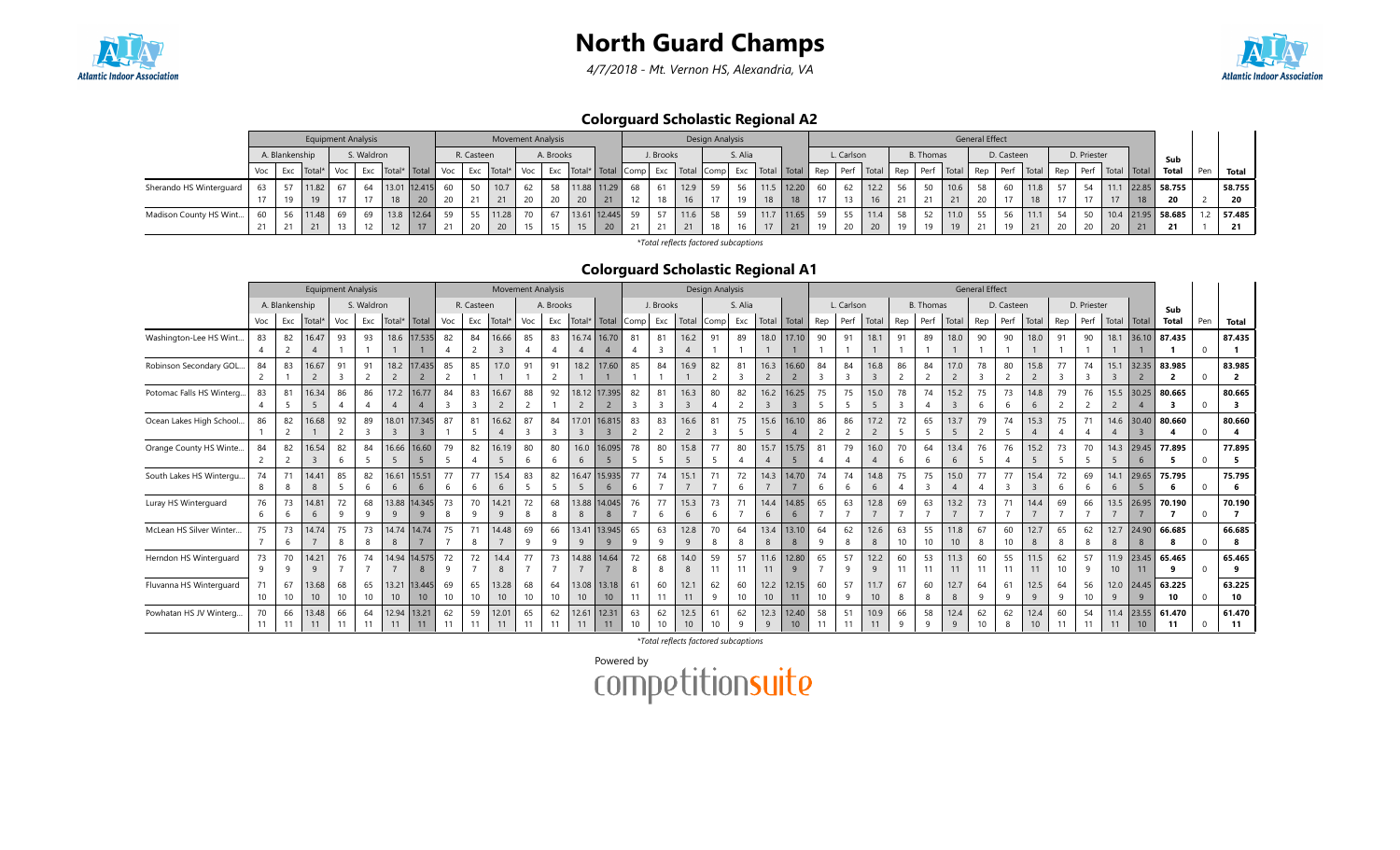

4/7/2018 - Mt. Vernon HS, Alexandria, VA



Colorguard Independent Regional A

|                           | <b>Equipment Analysis</b><br>S. Waldron<br>A. Blankenship |  |            |     |  |  |                            |    |            | <b>Movement Analysis</b> |     |           |                             |      |           |      | Design Analysis |         |                                  |     |              |      |    |                  |                | General Effect |            |      |    |             |                                           |                     |     |        |
|---------------------------|-----------------------------------------------------------|--|------------|-----|--|--|----------------------------|----|------------|--------------------------|-----|-----------|-----------------------------|------|-----------|------|-----------------|---------|----------------------------------|-----|--------------|------|----|------------------|----------------|----------------|------------|------|----|-------------|-------------------------------------------|---------------------|-----|--------|
|                           |                                                           |  |            |     |  |  |                            |    | R. Casteen |                          |     | A. Brooks |                             |      | J. Brooks |      |                 | S. Alia |                                  |     | L. Carlson   |      |    | <b>B.</b> Thomas |                |                | D. Casteen |      |    | D. Priester |                                           | Sub                 |     |        |
|                           | Voc                                                       |  | Exc Total* | Voc |  |  | Exc   Total*   Total   Voc |    |            | Exc Total*               | Voc |           | Exc   Total*   Total   Comp |      | Exc       |      |                 |         | Total Comp   Exc   Total   Total | Rep | Perf   Total |      |    |                  | Rep Perf Total | Rep            |            |      |    |             | Perf   Total   Rep   Perf   Total   Total | Total               | Pen | Total  |
| UMW Enigma Winterguard    |                                                           |  | 13.28      | 75  |  |  | 14.48 13.88                | 69 | 63         | 13.02                    | 75  | 70        | 14.35 13.685                | 73 I |           | 14.5 | 67              | 63      | 13.0 13.75                       | 65  | 63           | 12.8 | 66 | $\epsilon$       | 12.6           | 66             | 64         | 13.0 | 64 |             |                                           | $12.6$ 25.50 66.815 |     | 66.815 |
|                           |                                                           |  |            |     |  |  |                            |    |            |                          |     |           |                             |      |           |      |                 |         |                                  |     |              |      |    |                  |                |                |            |      |    |             |                                           |                     |     |        |
| Stafford Independent Gold |                                                           |  | 13.48      | 77  |  |  | 72 14.75 14.115            |    | 60         | 12.77                    |     | 71        | 14.55 13.66                 | 75   |           | 14.9 | 65              | 59      | 12.4   13.65                     | 64  | 62           | 12.6 |    |                  | 11.8           | 65             |            | 12.5 |    | 64          |                                           | $13.1$ 25.00 66.425 |     | 66.425 |
|                           |                                                           |  |            |     |  |  |                            |    |            |                          |     |           |                             |      |           |      |                 |         |                                  |     |              |      |    |                  |                |                |            |      |    |             |                                           |                     |     |        |

\*Total reflects factored subcaptions

Powered by<br>COMPetitionsuite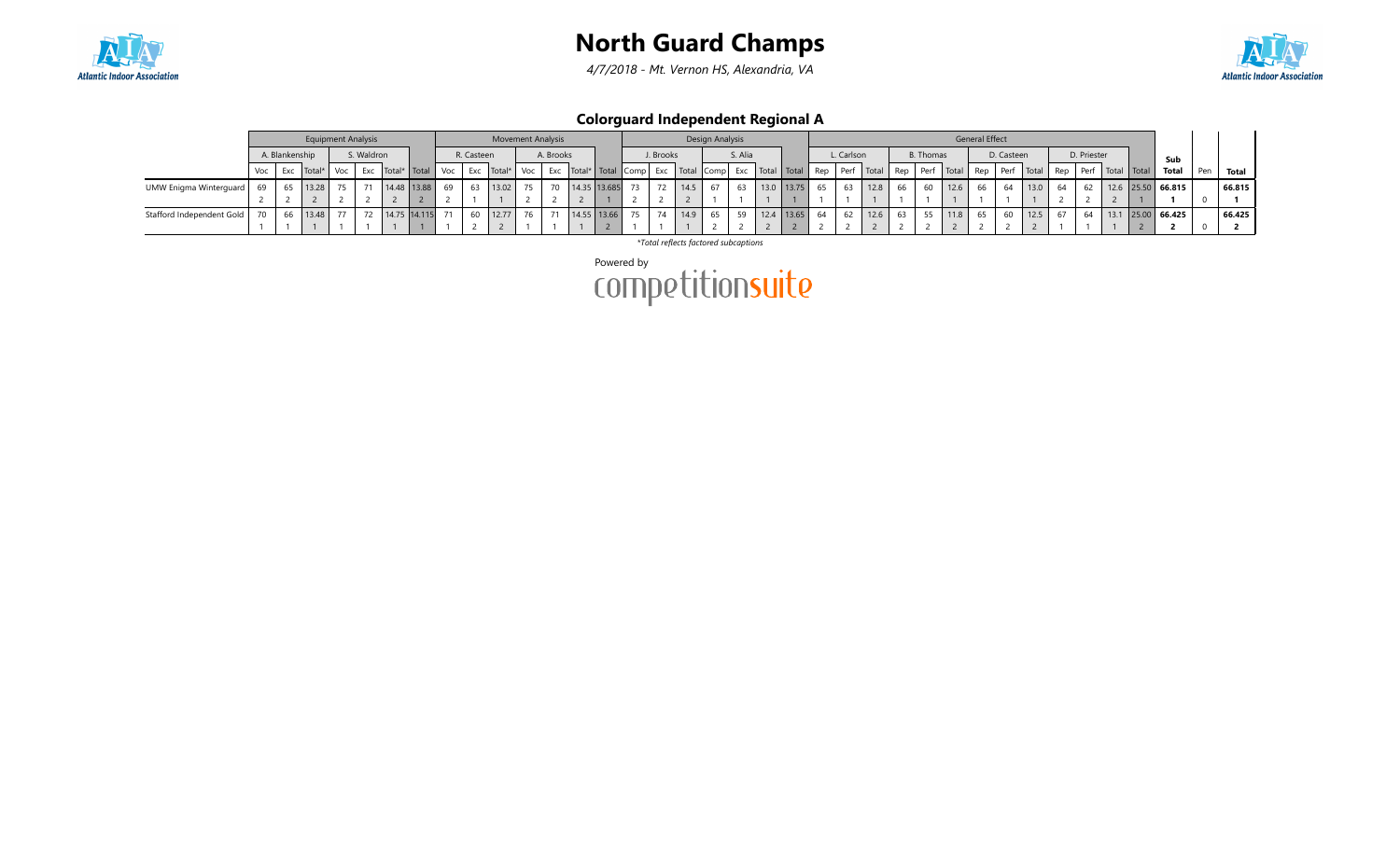

4/7/2018 - Mt. Vernon HS, Alexandria, VA



Colorguard Scholastic A3

|                           |                       |                               | <b>Equipment Analysis</b> |                      |                      |                           |                          |                      |                               | <b>Movement Analysis</b> |                      |           |                         |                           |                               |                               |                        | <b>Design Analysis</b> |                       |                         |                         |                      |                      |                        |                      |                  |                         | <b>General Effect</b> |                               |                        |                      |                      |                        |                          |                          |                |                                   |
|---------------------------|-----------------------|-------------------------------|---------------------------|----------------------|----------------------|---------------------------|--------------------------|----------------------|-------------------------------|--------------------------|----------------------|-----------|-------------------------|---------------------------|-------------------------------|-------------------------------|------------------------|------------------------|-----------------------|-------------------------|-------------------------|----------------------|----------------------|------------------------|----------------------|------------------|-------------------------|-----------------------|-------------------------------|------------------------|----------------------|----------------------|------------------------|--------------------------|--------------------------|----------------|-----------------------------------|
|                           |                       | A. Blankenship                |                           |                      | S. Waldron           |                           |                          |                      | R. Casteen                    |                          |                      | A. Brooks |                         |                           |                               | J. Brooks                     |                        |                        | S. Alia               |                         |                         |                      | L. Carlson           |                        |                      | <b>B.</b> Thomas |                         |                       | D. Casteen                    |                        |                      | D. Priester          |                        |                          | Sub                      |                |                                   |
|                           | Voc                   | Exc                           | Total                     | Voc                  | Exc                  | Total <sup>*</sup>        | Total                    | Voc                  | Exc                           | Total*                   | Voc                  | Exc       | Total*                  | Total                     | Comp                          | Exc                           | Total                  | Comp                   | Exc                   | Total                   | Total                   | Rep                  | Perf                 | Total                  | Rep                  | Perf             | Total                   | Rep                   | Perf                          | Total                  | Rep                  | Perf                 | Total                  | l Total                  | <b>Total</b>             | Pen            | <b>Total</b>                      |
| Broad Run HS Winterguard  | 78<br>2               | 77<br>$\overline{2}$          | 15.47<br>$\overline{2}$   | 81                   | 81                   | 16.2                      | 15.835                   | 80                   | 79                            | 15.87                    | 83                   | 81        | 16.34                   | 16.105                    | 77<br>6                       | 78<br>$\overline{4}$          | 15.5<br>5              | 79                     | 82                    | 16.1                    | 15.80<br>$\overline{2}$ | 81                   | 80                   | 16.1                   | 77                   | 77               | 15.4                    | 80                    | 80                            | 16.0                   | 82                   | 80                   |                        | 16.2 31.85               | 79.590                   | $\overline{2}$ | 79.590<br>$\mathbf{1}$            |
| Briar Woods HS Falconair  | 79                    | 78                            | 15.67                     | 78<br>$\overline{2}$ | 80<br>$\overline{2}$ | 15.86<br>$\overline{c}$   | 15.765<br>$\overline{2}$ | 79<br>$\overline{2}$ | 77<br>$\overline{2}$          | 15.54<br>$\overline{2}$  | 82<br>$\overline{c}$ | 80<br>2   | 16.14<br>$\overline{2}$ | 15.84<br>$\overline{2}$   | 82                            | 83                            | 16.5<br>$\mathbf{1}$   | 76<br>$\overline{3}$   | 77<br>2               | 15.3<br>$\overline{3}$  | 15.90                   | 79<br>$\overline{c}$ | 79<br>$\overline{c}$ | 15.8<br>$\overline{2}$ | 76<br>$\overline{c}$ | 75<br>2          | 15.1<br>$\overline{2}$  | 77<br>$\overline{2}$  | 77<br>$\overline{2}$          | 15.4<br>$\overline{2}$ | 71<br>10             | 72<br>5              | 14.3<br>8              | 30.30<br>$\overline{2}$  | 77.805<br>$\overline{2}$ | $\overline{2}$ | 77.805<br>$\overline{2}$          |
| Spotsylvania HS Rhythm    | 76<br>6               | 74<br>$\overline{4}$          | 14.94<br>5                | 73<br>6              | 75<br>3              | 14.86<br>5                | 14.90<br>$\overline{4}$  | 78<br>$\overline{3}$ | 76<br>$\overline{\mathbf{3}}$ | 15.34<br>3               | 75<br>5              | 77        | 15.26<br>-5             | 15.30<br>$\overline{3}$   | 79<br>$\overline{\mathbf{3}}$ | 77<br>5                       | 15.6<br>$\overline{4}$ | 75<br>$\overline{4}$   | 75                    | 15.0<br>$\overline{4}$  | 15.30<br>$\overline{4}$ | 74<br>3              | 71<br>$\overline{4}$ | 14.5<br>$\overline{4}$ | 75<br>$\overline{3}$ | 71<br>3          | 14.6<br>$\overline{3}$  | 75<br>$\overline{3}$  | 76<br>$\overline{\mathbf{3}}$ | 15.1<br>$\overline{3}$ | 80<br>$\overline{2}$ | 77<br>$\overline{2}$ | 15.7<br>$\overline{2}$ | 29.95<br>$\overline{3}$  | 75.450<br>3              | 2              | 75.450<br>$\overline{\mathbf{3}}$ |
| McLean HS Red Wintergu.   | 77                    | 74<br>$\overline{4}$          | 15.01<br>$\overline{4}$   | 70<br>11             | 71<br>9              | 14.13<br>10 <sup>10</sup> | 14.57<br>6               | 75<br>6              | 75                            | 15.0<br>5                | 77<br>$\overline{3}$ | 76<br>-5  | 15.27<br>$\overline{4}$ | 15.135<br>$\overline{4}$  | 75<br>8                       | 75<br>8                       | 15.0<br>9              | 74<br>-5               | 71<br>8               | 14.5                    | 14.75                   | 73<br>$\overline{4}$ | 70<br>-5             | 14.3<br>5              | 74<br>$\overline{4}$ | 70               | 14.4<br>$\overline{4}$  | 74<br>-5              | 73<br>6                       | 14.7<br>5              | 76<br>.5             | 71<br>6              | 14.7<br>-5             | 29.05<br>-5              | 73.505                   | 2              | 73.505<br>$\overline{\mathbf{4}}$ |
| Potomac HS Pride of Pot   | 66<br>15              | 63<br>15                      | 12.81<br>15               | 74                   | 72<br>8              | 14.54                     | 13.675<br>12             | 76<br>5              | 72                            | 14.68<br>6               | 75<br>5              | 75        | 15.0<br>6               | 14.84<br>6                | 78                            | 80<br>$\overline{\mathbf{3}}$ | 15.8<br>$\overline{3}$ | 78<br>2                | 76<br>3               | 15.4<br>$\overline{2}$  | 15.60<br>$\overline{3}$ | 73<br>$\overline{4}$ | 74<br>$\overline{3}$ | 14.7<br>3              | 73<br>5              | 69<br>5          | 14.2<br>5               | 73<br>6               | 72                            | 14.5                   | 78<br>$\overline{3}$ | 75<br>$\overline{3}$ | 15.3<br>$\overline{3}$ | 29.35<br>$\overline{A}$  | 73.465<br>-5             | 2              | 73.465<br>- 5                     |
| South County HS Winterg   | 78<br>$\overline{2}$  | 76<br>$\overline{\mathbf{3}}$ | 15.34<br>3                | 73<br>6              | 74<br>5              | 14.73<br>6                | 15.035<br>$\overline{3}$ | 77                   | 75<br>$\overline{4}$          | 15.14<br>$\overline{4}$  | 74<br>8              | 74<br>8   | 14.8<br>8               | 14.97<br>5                | 78<br>$\overline{4}$          | 76                            | 15.4<br>6              | 73<br>$\overline{7}$   | 74<br>$\overline{5}$  | 14.7<br>5               | 15.05<br>6              | 71<br>8              | 68<br>10             | 13.9<br>9              | 71<br>8              | 67<br>8          | 13.8<br>8               | 72                    | 74<br>4                       | 14.6<br>6              | 75<br>6              | 70                   | 14.5<br>6              | 28.40                    | 73.455<br>6              | 2              | 73.455<br>6                       |
| Great Bridge HS Winterg   | 77<br>4               | 72<br>6                       | 14.75<br>6                | 76<br>$\overline{3}$ | 74<br>5              | 14.94<br>$\overline{3}$   | 14.845<br>5              | 72<br>9              | 71<br>8                       | 14.27<br>8               | 74<br>8              | 73<br>9   | 14.67<br>9              | 14.47                     | 76<br>$\overline{7}$          | 75<br>8                       | 15.1<br>8              | 71<br>8                | 68<br>10 <sup>°</sup> | 13.9<br>10 <sup>°</sup> | 14.50<br>9              | 72<br>6              | 69<br>8              | 14.1                   | 73<br>5              | 68<br>6          | 14.1<br>6               | 75<br>3               | 74<br>4                       | 14.9<br>$\overline{4}$ | 77<br>$\overline{4}$ | 73<br>$\overline{4}$ | 15.0<br>$\overline{4}$ | 29.05<br>5               | 72.865<br>7              | $\overline{2}$ | 72.865<br>$\overline{7}$          |
| Hanover HS Winter Guard   | 74<br>8               | 71<br>8                       | 14.41<br>8                | 68<br>14             | 69<br>11             | 13.73<br>12               | 14.07<br>10              | 71<br>10             | 69<br>9                       | 13.94<br>10              | 69<br>14             | 70<br>11  | 13.93<br>13             | 13.935<br>12              | 81<br>$\overline{2}$          | 81<br>$\overline{c}$          | 16.2<br>$\overline{2}$ | 70<br>10               | 71<br>8               | 14.1<br>9               | 15.15<br>5              | 72<br>6              | 70<br>5              | 14.2<br>6              | 72<br>$\overline{7}$ | 68<br>6          | 14.0<br>$\overline{7}$  | 71<br>8               | 70<br>8                       | 14.7<br>8              | 70<br>11             | 66<br>11             | 13.6<br>11             | 27.95<br>8               | 71.105<br>8              | $\overline{2}$ | 71.105<br>8                       |
| Chancellor HS Wintergua   | 75                    | 72<br>6                       | 14.61                     | 72<br>8              | 73                   | 14.53<br>8                | 14.57<br>6               | 70<br>11             | 67<br>11                      | 13.61<br>11              | 73<br>11             | 76<br>5   | 14.99                   | 14.30<br>9                | 75<br>8                       | 77<br>5                       | 15.2<br>$\overline{7}$ | 67<br>13               | 65<br>12              | 13.2<br>13              | 14.20<br>10             | 70<br>9              | 67<br>12             | 13.7<br>11             | 70<br>9              | 65<br>9          | 13.5<br>9               | 70<br>$\mathsf{q}$    | 67<br>9                       | 13.7<br>9              | 73<br>8              | 69<br>9              | 14.2<br>9              | 27.55<br>9               | 70.620<br>9              | 2              | 70.620<br>9                       |
| Yorktown HS Winterquard   | 73<br>9               | 69<br>10                      | 14.08<br>9                | 72<br>8              | 70<br>10             | 14.14<br>9                | 14.11<br>9               | 74<br>$\overline{7}$ | 68<br>10                      | 14.02<br>9               | 75<br>5              | 71<br>10  | 14.48<br>10             | 14.25<br>10 <sup>10</sup> | 70<br>14                      | 68<br>14                      | 13.8<br>14             | 74<br>-5               | 72                    | 14.6<br>6               | 14.20<br>10             | 69<br>11             | 69<br>8              | 13.8<br>10             | 67<br>11             | 61<br>11         | 12.8<br>11              | 69<br>10              | 65<br>11                      | 13.4<br>10             | 74                   | 70                   | 14.4                   | 27.20<br>10 <sup>°</sup> | 69.760<br>10             | 2              | 69.760<br>10                      |
| Nottoway HS Unity Gold    | 69<br>11              | 68<br>11                      | 13.67<br>11               | 74                   | 75<br>3              | 14.93<br>$\overline{4}$   | 14.30<br>8               | 64<br>15             | 65<br>12                      | 12.93<br>13              | 77<br>$\overline{3}$ | 78<br>3   | 15.53<br>$\overline{3}$ | 14.23<br>11               | 73<br>12                      | 74<br>10                      | 14.7<br>11             | 71<br>8                | 73<br>6               | 14.4<br>8               | 14.55                   | 65<br>14             | 65<br>13             | 13.0<br>14             | 57<br>16             | 58<br>14         | 11.5<br>14              | 64<br>15              | 66<br>10                      | 13.0<br>13             | 68<br>13             | 64<br>13             | 13.2<br>13             | 25.35<br>14              | 68.430<br>11             | $\overline{2}$ | 68.430<br>11                      |
| Mt Vernon HS Winterquard  | 71<br>10 <sup>°</sup> | 70<br>9                       | 14.07<br>10               | 70<br>11             | 69<br>11             | 13.87<br>11               | 13.97<br>11              | 65<br>14             | 63<br>14                      | 12.74<br>15              | 72<br>12             | 69<br>13  | 14.01<br>12             | 13.375<br>13              | 74<br>10                      | 70<br>12                      | 14.4<br>12             | 68<br>12               | 66<br>11              | 13.4<br>11              | 13.90<br>13             | 68<br>12             | 68<br>10             | 13.6<br>12             | 69<br>10             | 64<br>10         | 13.3<br>10 <sup>°</sup> | 66<br>13              | 63<br>14                      | 12.9<br>14             | 72<br>9              | 67<br>10             | 13.9<br>10             | 26.85<br>11              | 68.095<br>12             | $\overline{c}$ | 68.095<br>12                      |
| Oakton HS Winterguard     | 69<br>11              | 66<br>12                      | 13.41<br>12               | 69<br>13             | 66<br>14             | 13.41<br>14               | 13.41<br>14              | 67<br>13             | 64<br>13                      | 13.01<br>12              | 70<br>13             | 67<br>14  | 13.61<br>14             | 13.31<br>14               | 74<br>10                      | 74<br>10                      | 14.8<br>10             | 69<br>11               | 64<br>13              | 13.3<br>12              | 14.05<br>12             | 70<br>9              | 70<br>5              | 14.0<br>8              | 62<br>14             | 52<br>16         | 11.4<br>15              | 68<br>11              | 65<br>11                      | 13.3<br>11             | 69<br>12             | 65<br>12             | 13.4<br>12             | 26.05<br>12              | 66.820<br>13             | $\overline{2}$ | 66.820<br>13                      |
| Forest Park HS Wintergua  | 68<br>13              | 65<br>13                      | 13.21<br>13               | 71<br>10             | 67<br>13             | 13.68<br>13               | 13.445<br>13             | 73<br>8              | 73<br>6                       | 14.6                     | 74<br>8              | 70<br>11  | 14.28<br>11             | 14.44<br>8                | 70<br>14                      | 65<br>15                      | 13.5<br>15             | 66<br>15               | 63<br>14              | 12.9<br>14              | 13.20<br>15             | 67<br>13             | 65<br>13             | 13.2<br>13             | 63<br>13             | 59<br>12         | 12.2<br>13              | 67<br>12              | 64<br>13                      | 13.1<br>12             | 66<br>14             | 63<br>14             | 12.9<br>14             | 25.70<br>13              | 66.785<br>14             | 2              | 66.785<br>14                      |
| George C Marshall HS Wi.  | 67<br>14              | 64<br>14                      | 13.01<br>14               | 66<br>15             | 61<br>15             | 12.55<br>15               | 12.78<br>15              | 69<br>12             | 61<br>15                      | 12.76<br>14              | 69<br>14             | 66<br>15  | 13.41<br>15             | 13.085<br>15              | 71<br>13                      | 70<br>12                      | 14.1<br>13             | 67<br>13               | 59<br>16              | 12.6<br>15              | 13.35<br>14             | 59<br>16             | 54<br>16             | 11.3<br>16             | 60<br>15             | 53<br>15         | 11.3<br>16              | 65<br>14              | 58<br>16                      | 12.3<br>15             | 61<br>16             | 56<br>16             | 11.7<br>16             | 23.30<br>16              | 62.515<br>15             | 0.4            | 62.115<br>15                      |
| Princess Anne HS Cavalie. | 65<br>16              | 62<br>16                      | 12.61<br>16               | 62<br>16             | 59<br>16             | 12.01<br>16               | 12.31<br>16              | 62<br>16             | 59<br>16                      | 12.01<br>16              | 68<br>16             | 64<br>16  | 13.08<br>16             | 12.545<br>16              | 64<br>16                      | 62<br>16                      | 12.6<br>16             | 64<br>16               | 61<br>15              | 12.5<br>16              | 12.55<br>16             | 62<br>15             | 58<br>15             | 12.0<br>15             | 66<br>12             | 59<br>12         | 12.5<br>12              | 63<br>16              | 59<br>15                      | 12.2<br>16             | 64<br>15             | 60<br>15             | 12.4<br>15             | 24.55<br>15              | 61.955<br>16             | $\overline{2}$ | 61.955<br>16                      |

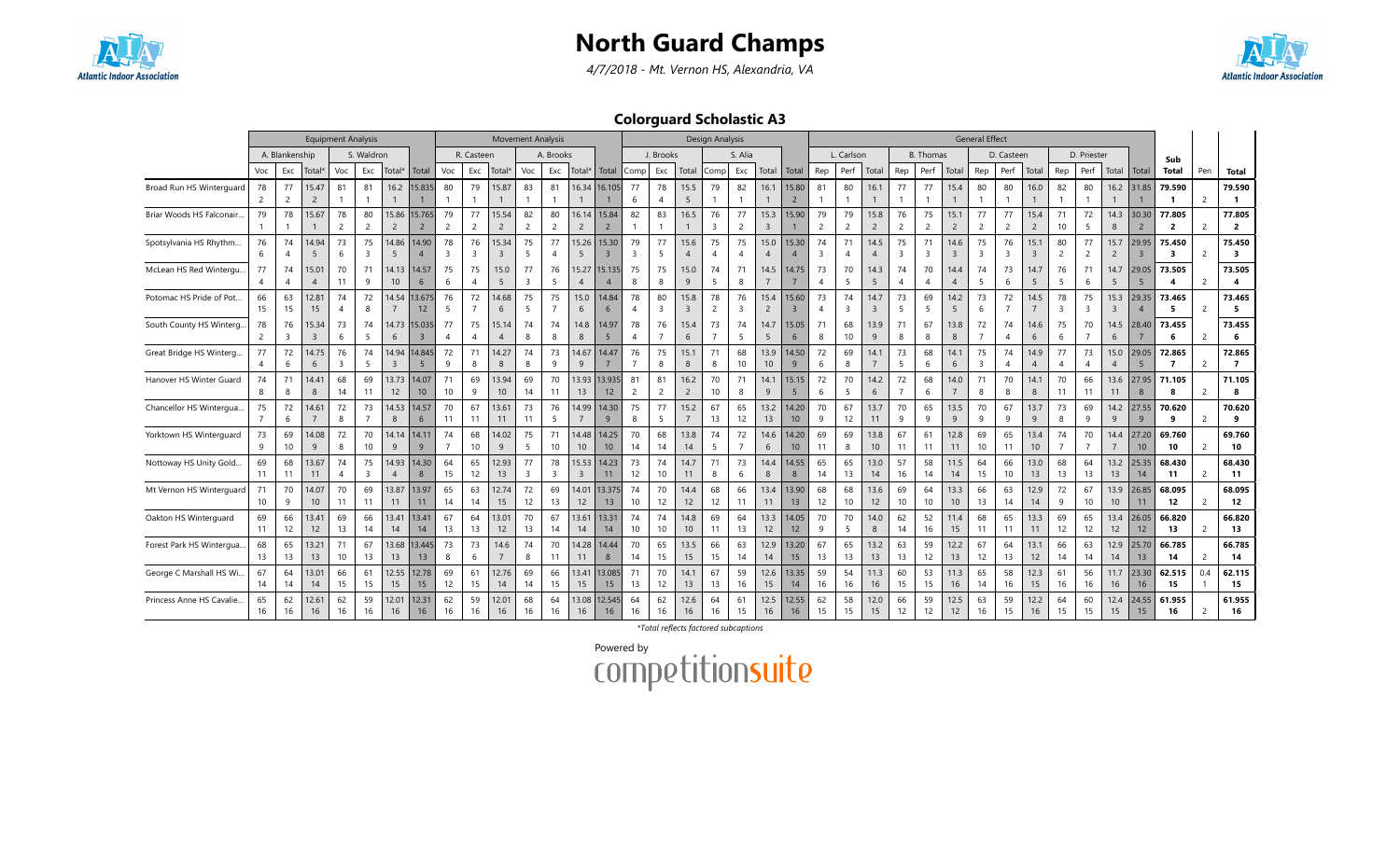





Colorguard Scholastic A2

|                          |     |                | <b>Equipment Analysis</b> |     |            |                |                 |     |            | <b>Movement Analysis</b> |     |           |               |                       |    |           |       | Design Analysis |         |               |                |          |            |       |     |                  |       | <b>General Effect</b> |            |       |     |             |      |              |              |     |        |
|--------------------------|-----|----------------|---------------------------|-----|------------|----------------|-----------------|-----|------------|--------------------------|-----|-----------|---------------|-----------------------|----|-----------|-------|-----------------|---------|---------------|----------------|----------|------------|-------|-----|------------------|-------|-----------------------|------------|-------|-----|-------------|------|--------------|--------------|-----|--------|
|                          |     | A. Blankenship |                           |     | S. Waldron |                |                 |     | R. Casteen |                          |     | A. Brooks |               |                       |    | J. Brooks |       |                 | S. Alia |               |                |          | L. Carlson |       |     | <b>B.</b> Thomas |       |                       | D. Casteen |       |     | D. Priester |      |              | Sub          |     |        |
|                          | Voc | Exc            | Total <sup>®</sup>        | Voc | Exc        | Total*   Total |                 | Voc | Exc        | Total*                   | Voc | Exc       |               | Total*   Total   Comp |    | Exc       | Total | Comp            | Exc     | Total   Total |                | Rep Perf |            | Total | Rep | Perf             | Total | Rep                   | Perf       | Total | Rep | Perf        |      | Total Total  | <b>Total</b> | Pen | Total  |
| Woodgrove HS Wintergu    | 82  | 81             | 16.27                     | 81  | 81         |                | 16.2 16.235     | 81  | 80         | 16.07                    |     | 79        |               | 15.94 16.005          | 82 | 81        | 16.3  | 82              | 81      |               | $16.3$   16.30 | 80       | 80         | 16.0  | 80  | 78               | 15.8  |                       | 80         | 16.1  |     | 79          |      | 16.0 31.95   | 80.490       |     | 80.490 |
|                          |     |                |                           |     |            |                |                 |     |            |                          |     |           |               |                       |    |           |       |                 |         |               |                |          |            |       |     |                  |       |                       |            |       |     |             |      |              |              |     |        |
| Tuscarora HS Winterguard |     | 81             | 16.2                      | 79  | 79         |                | 15.8 16.00      | 79  | 81         | 16.06                    | 82  | 80        |               | 16.14 16.10           | 82 | 84        | 16.6  | 78              | 73      | 15.1          | 15.85          | 79       | 79         | 15.8  | 78  | 76               | 15.4  | 79                    | 79         | 15.8  | 82  | 81          |      | $16.3$ 31.65 | 79.600       |     | 79.600 |
|                          |     |                |                           |     |            |                |                 |     |            |                          |     |           |               |                       |    |           |       |                 |         |               |                |          |            |       |     |                  |       |                       |            |       |     |             |      |              |              |     |        |
| John Champe Winter Gua   |     | 77             | 15.4                      | 74  | 75         |                | 14.93 15.165    | 73  | 73         | 14.6                     | 75  | 78        |               | 15.39 14.995          | 80 | 79        | 15.9  | 74              | 76      |               | 15.0   15.45   | 76       | 76         | 15.2  | 73  | 77               | 15.0  | 76                    | 78         | 15.4  | 75  | 72          | 14.7 | 30.15        | 75.760       |     | 75.760 |
|                          |     |                |                           |     |            |                |                 |     |            |                          |     |           |               |                       |    |           |       |                 |         |               |                |          |            |       |     |                  |       |                       |            |       |     |             |      |              |              |     |        |
| Stonewall Jackson HS Wi  | 77  | 74             | 15.01                     | 77  | 75         |                | 15.14 15.075    | 76  | 74         | 14.94                    | 79  | 77        |               | 15.54 15.24           | 74 | 72        | 14.6  | 77              | 75      |               | 15.2 14.90     | 74       | 73         | 14.7  | 71  | 66               | 13.7  | 77                    | 76         | 15.3  | 79  | 77          |      | 15.6 29.65   | 74.865       |     | 74.865 |
|                          |     |                |                           |     |            |                |                 |     |            |                          |     |           |               |                       |    |           |       |                 |         |               |                |          |            |       |     |                  |       |                       |            |       |     |             |      |              |              |     |        |
| Chantilly HS Charger Win | 78  | 75             | 15.21                     | 72  | 74         |                | 14.66 14.935    | 70  | 66         | 13.48                    | 76  | 74        |               | 14.94 14.21           | 77 | 73        | 15.0  | 76              |         | 14.7          | 14.85          | 70       | 67         | 13.7  | 74  | 70               | 14.4  | 74                    | 72         | 14.6  | 76  | 72          |      | 14.8 28.75   | 72.745       |     | 72.745 |
|                          |     |                |                           |     |            |                |                 |     |            | 6                        |     |           | $\mathfrak b$ |                       |    |           |       |                 |         |               |                |          |            |       |     |                  |       |                       |            |       |     |             |      |              |              |     |        |
| West Springfield HS Wint | 76  | 72             | 14.68                     | 73  | 70         |                | 14.21 14.445 74 |     | 69         | 14.15                    | 77  | 75        |               | 15.14 14.645          | 78 | 76        | 15.4  | 73              | 68      | 14.1          | 14.75          | 69       | 66         | 13.5  | 70  | 65               | 13.5  | 72                    | 67         | 13.9  |     | 65          |      | $13.6$ 27.25 | 71.090       |     | 71.090 |
|                          |     |                |                           |     |            |                |                 |     |            |                          |     |           |               |                       |    |           |       |                 |         |               |                |          |            |       |     |                  |       |                       |            |       |     |             | b    | $\mathbf{b}$ |              |     |        |

\*Total reflects factored subcaptions

#### Colorguard Scholastic A1

|                           |     |                | <b>Equipment Analysis</b> |     |            |        |             |     |            | <b>Movement Analysis</b> |     |           |        |                |      |           |       | Design Analysis |         |               |                |     |            |       |     |                  |               | <b>General Effect</b> |            |       |     |             |               |                   |     |        |
|---------------------------|-----|----------------|---------------------------|-----|------------|--------|-------------|-----|------------|--------------------------|-----|-----------|--------|----------------|------|-----------|-------|-----------------|---------|---------------|----------------|-----|------------|-------|-----|------------------|---------------|-----------------------|------------|-------|-----|-------------|---------------|-------------------|-----|--------|
|                           |     | A. Blankenship |                           |     | S. Waldron |        |             |     | R. Casteen |                          |     | A. Brooks |        |                |      | J. Brooks |       |                 | S. Alia |               |                |     | L. Carlson |       |     | <b>B.</b> Thomas |               |                       | D. Casteen |       |     | D. Priester |               | Sub               |     |        |
|                           | Voc | Exc            | Total                     | Voc | Exc        | Total* | Total       | Voc | Exc        | Total                    | Voc | Exc       | Total* | Total          | Comp | Exc       | Total | Comp            |         | Exc Total     | Total          | Rep | Perf       | Total | Rep | Perf             | Total         | Rep                   | Perf       | Total | Rep | Perf        | Total   Total | <b>Total</b>      | Pen | Total  |
| Grassfield HS Winterguard | 84  | 82             | 16.54                     | 86  | 85         | 17.07  | 16.805      | 87  | 85         | 17.14                    | 85  | 83        | 16.74  | 16.94          | 87   | 86        | 17.3  | 84              | 82      | 16.6          | 16.95          | 85  | 84         | 16.9  | 86  | 84               | 17.0          | 84                    | 83         | 16.7  | 84  | 82          | 16.6 33.60    | 84.295            |     | 84.295 |
|                           |     |                |                           |     |            |        |             |     |            |                          |     |           |        |                |      |           |       |                 |         |               |                |     |            |       |     |                  |               |                       |            |       |     |             |               |                   |     |        |
| Freedom HS Spirit of Free | 85  | 82             | 16.61                     | 82  | 81         |        | 16.27 16.44 | 84  | 83         | 16.67                    | 82  | 85        | 16.79  | 16.73          | 78   | 75        | 15.3  | 78              | 76      |               | $15.4$   15.35 | 80  | 78         | 15.8  | 76  | 73               | 14.9          | 82                    | 78         | 16.0  | 82  | 80          | 16.2 31.45    | 79.970            |     | 79.970 |
|                           |     |                |                           |     |            |        |             |     |            |                          |     |           |        |                |      |           | 6     |                 |         |               |                |     |            |       |     |                  |               |                       |            |       |     |             |               |                   |     |        |
| Colonial Heights HS Conc  | 80  | 77             | 15.61                     | 79  | 80         | 15.93  | 15.77       | 82  | 80         | 16.14                    | 82  | 77        |        | 15.75 15.945   | 82   | 80        | 16.2  | 74              | 77      | 15.1          | 15.65          | 80  | 79         | 15.9  | 80  | 82               | 16.2          | 81                    | 77         | 15.8  | 81  | 79          |               | 16.0 31.95 79.315 |     | 79.315 |
|                           |     |                |                           |     |            |        |             |     |            |                          |     |           |        |                |      |           |       |                 |         |               |                |     |            |       |     |                  |               |                       |            |       |     |             |               |                   |     |        |
| James Madison HS Winte    | 80  | 79             | 15.87                     | 75  | 76         | 15.13  | 15.50       | 81  | 76         | 15.55                    | 78  | 79        | 15.73  | 15.64          | 81   | 83        | 16.4  | 75              | 78      |               | 15.3   15.85   | 80  | 80         | 16.0  | 81  | 79               | 16.0          | 80                    | 81         | 16.1  | 80  | 78          | 15.8 31.95    | 78.940            |     | 78.940 |
|                           |     |                |                           |     |            |        |             |     |            |                          |     |           |        |                |      |           |       |                 |         |               |                |     |            |       |     |                  |               |                       |            |       |     |             |               |                   |     |        |
| Thomas Jefferson HS Win   | 79  | 76             | 15.41                     | 78  | 77         | 15.47  | 15.44       | 80  | 78         | 15.74                    | 80  | 76        |        | 15.48 15.61    | 80   | 79        | 15.9  | 77              | 75      |               | $15.2$   15.55 | 82  | 83         | 16.5  | 79  | 77               | 15.6          | 79                    | 76         | 15.5  | 78  | 75          |               | 15.3 31.45 78.050 |     | 78.050 |
|                           |     |                |                           |     |            |        |             |     |            |                          |     |           |        |                |      |           |       |                 |         |               |                |     |            |       |     |                  |               |                       | b          |       |     | b           |               |                   |     |        |
| Woodbridge Senior HS W    | 81  | 79             | 15.94                     | 77  | 75         | 15.14  | 15.54       | 77  | 75         | 15.14                    | 81  | 80        | 16.07  | 15.605         | 79   | 77        | 15.6  | 76              | 73      | 14.9          | 15.25          | 78  | 75         | 15.3  | 78  | 74               | 15.2          | 78                    | 79         | 15.7  | 79  | 77          | 15.6 30.90    | 77.295            |     | 77.295 |
|                           |     |                |                           | b   |            | 6      |             | b   |            | 6                        | -4  |           |        | $\mathfrak{b}$ |      |           |       |                 |         |               |                | b   |            | 6     |     |                  |               |                       |            |       |     |             | 6             |                   |     |        |
| Powhatan HS Varsity Wint. | 80  | 76             | 15.48                     | 80  | 78         | 15.74  | 15.61       | 75  | 72         | 14.61                    | 77  | 75        | 15.14  | 14.875         | 76   | 73        | 14.9  | 73              | 70      | 14.3          | 14.60          | 67  | 63         | 13.0  | 70  | 65               | 13.5          | 76                    | 73         | 14.9  | 75  | 73          |               | 14.8 28.10 73.185 |     | 73.185 |
|                           |     |                | 6                         |     |            |        |             |     |            |                          |     |           |        |                |      |           |       |                 |         | $\rightarrow$ |                |     |            |       |     |                  | $\rightarrow$ |                       |            |       |     |             |               |                   |     |        |